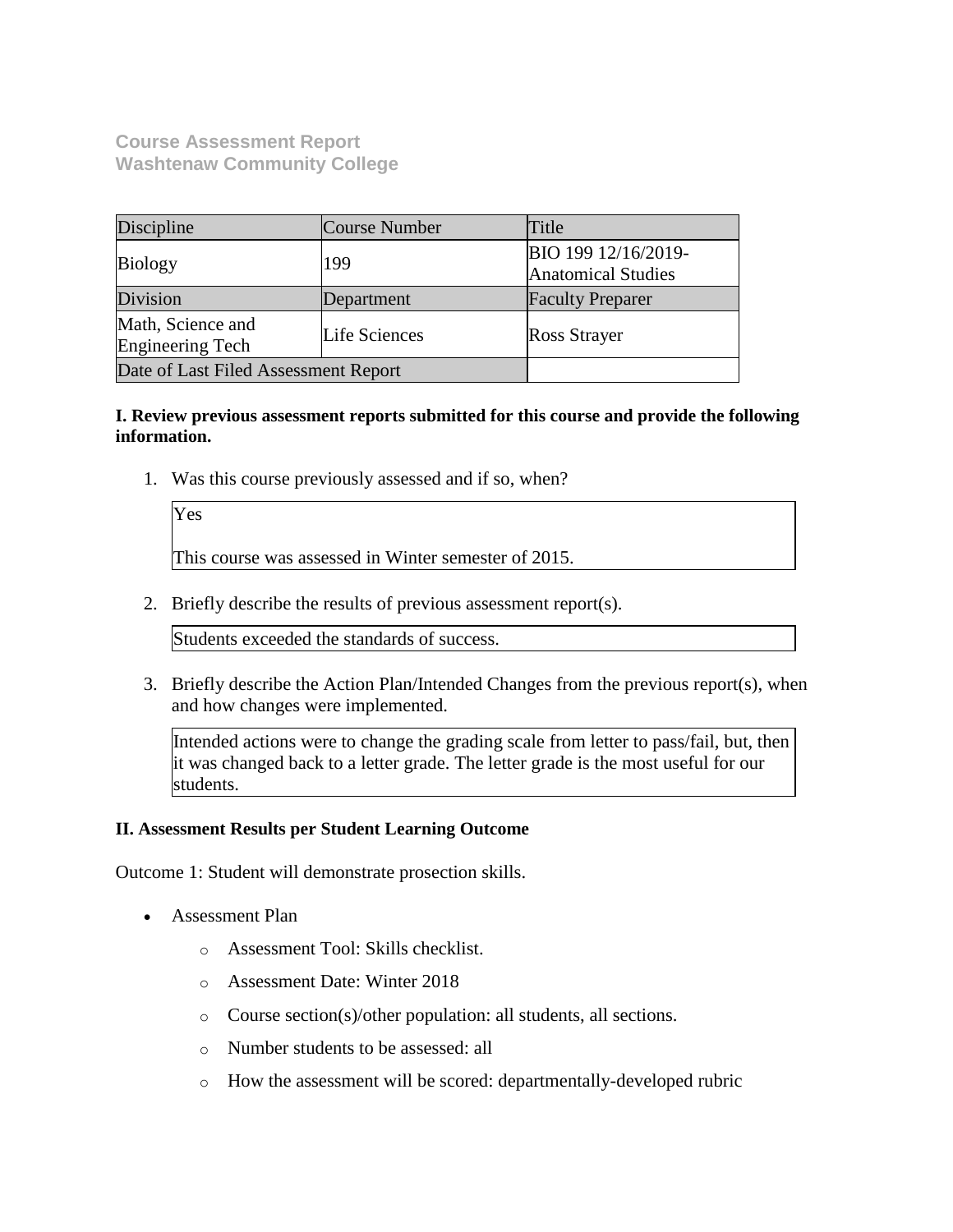- o Standard of success to be used for this assessment: 75% of students will score 75% or higher on checklist items.
- o Who will score and analyze the data: departmental faculty will score and analyze data.
- 1. Indicate the Semester(s) and year(s) assessment data were collected for this report.

| rall (indicate years below) below) | Winter (indicate years) | SP/SU (indicate years)<br>below) |
|------------------------------------|-------------------------|----------------------------------|
| 2018, 2017, 2016, 2016             | [2019, 2018, 2017]      | 2019, 2018, 2017                 |

## 2. Provide assessment sample size data in the table below.

| # of students enrolled | # of students assessed |
|------------------------|------------------------|
|                        |                        |

3. If the number of students assessed differs from the number of students enrolled, please explain why all enrolled students were not assessed, e.g. absence, withdrawal, or did not complete activity.

One student did not complete the course.

4. Describe how students from all populations (day students on campus, DL, MM, evening, extension center sites, etc.) were included in the assessment based on your selection criteria.

Bio 199 is only offered at the WCC main campus. It is only offered in the Fall and Winter during the day.

5. Describe the process used to assess this outcome. Include a brief description of this tool and how it was scored.

Students were assessed with a skills checklist using a departmentally-developed rubric.

6. Briefly describe assessment results based on data collected for this outcome and tool during the course assessment. Discuss the extent to which students achieved this learning outcome and indicate whether the standard of success was met for this outcome and tool.

Met Standard of Success: Yes

All 54 students that were assessed achieved 100% of the required skills. The standard of success was exceeded.

7. Based on your interpretation of the assessment results, describe the areas of strength in student achievement of this learning outcome.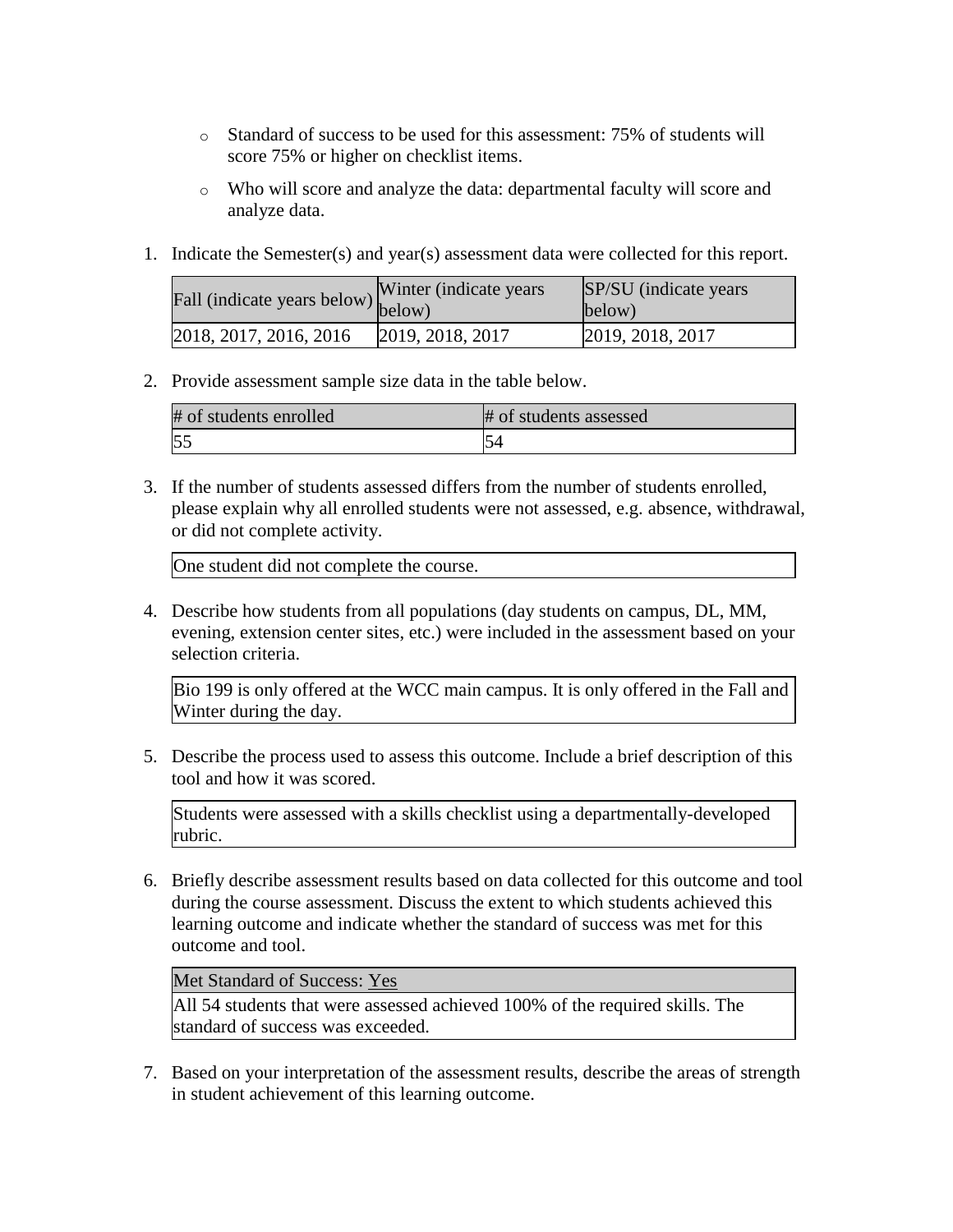Student candidates are given permission to enroll in Bio 199 only if they have strong recommendations from their Anatomy & Physiology instructors. Thus, they are a strong and capable group. They work as a group to prepare cadavers for study in our anatomy classes. They succeed as a group. That said, probably some individuals are stronger in some aspects of prosection than others.

There also are comprehension exams focusing on anatomy and physiology related to eight major systems. Most material is related to the Bio 111 content, but the question format is quite varied and more complex than the standard experience. Exams "push" the recognition of a subject's intricacy. As they gain experience through the semester, they can gain confidence in their ability to respond to novel situations. Therefore, a "concrete" minimum score is unrealistic.

8. Based on your analysis of student performance, discuss the areas in which student achievement of this learning outcome could be improved. If student met standard of success, you may wish to identify your plans for continuous improvement.

The main thing is to keep finding excellent students to participate in Bio 199. Bryan Miller developed a rubric for use by A&P instructors to identify the best prospects for Bio 199.

(If volunteered by- not solicited from- a candidate, their potential major or career plans may be applicable.)

### **III. Course Summary and Intended Changes Based on Assessment Results**

1. Based on the previous report's Intended Change(s) identified in Section I above, please discuss how effective the changes were in improving student learning.

The only change made in the past was to switch from a letter grade to pass/fail and back to letter grade again. The letter grade is necessary for some students to be able to transfer the course.

2. Describe your overall impression of how this course is meeting the needs of students. Did the assessment process bring to light anything about student achievement of learning outcomes that surprised you?

Overall the course is meeting the needs of the Bio 199 students as well as the needs of the Biology Department. These noteworthy students are able to "look deeper" into the living organism. As was pointed out earlier, Bio 199 is not only a wonderful experience for students, it is also a vital service to the department because the students in the class are preparing anatomical specimens for study by the students in Bio 111 and Bio 109.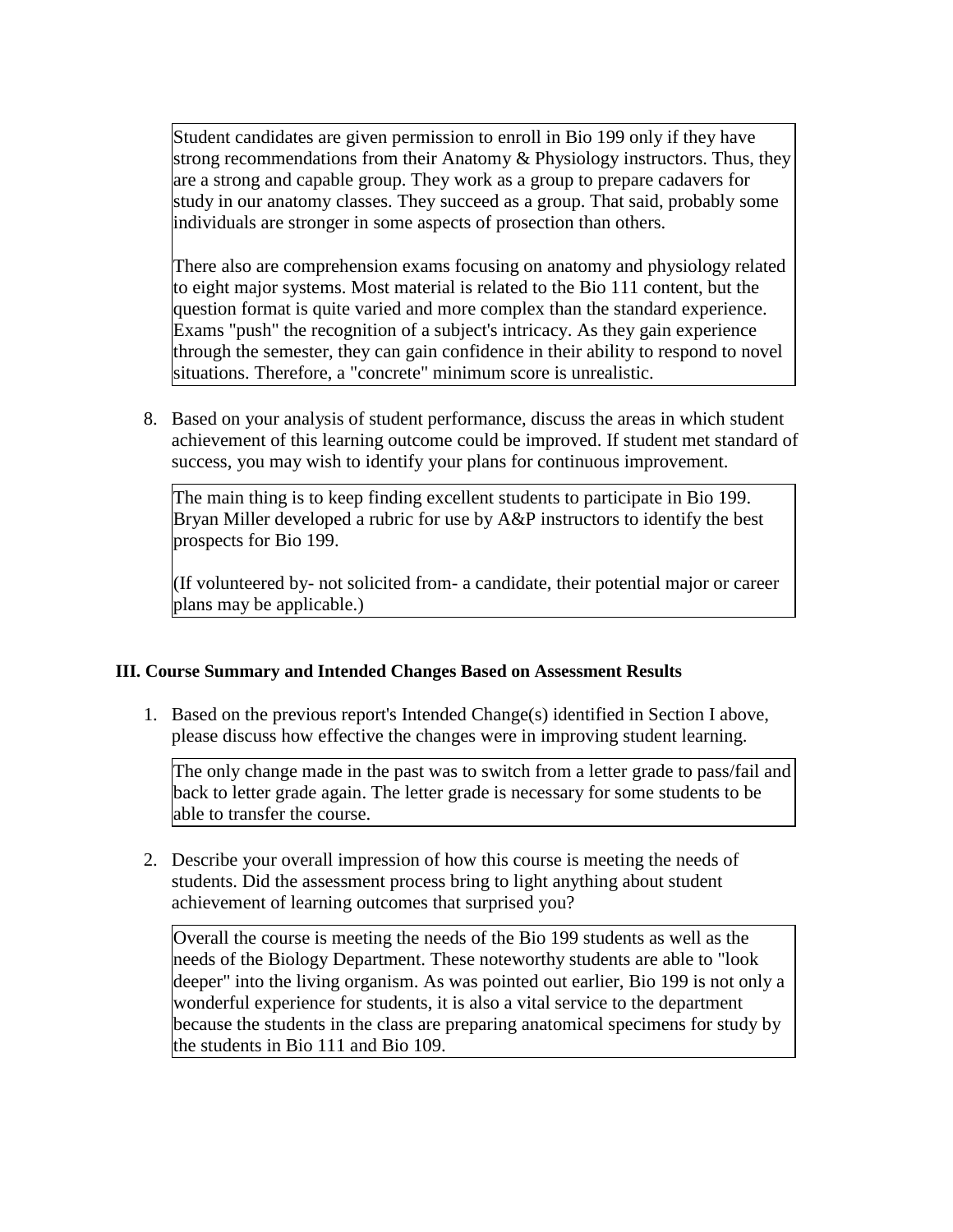3. Describe when and how this information, including the action plan, was or will be shared with Departmental Faculty.

Information will be shared at a departmental meeting.

4.

Intended Change(s)

| <b>Intended Change</b> | Description of the<br><b>change</b> | Rationale | Implementation<br>Date |
|------------------------|-------------------------------------|-----------|------------------------|
| No changes intended.   |                                     |           |                        |

5. Is there anything that you would like to mention that was not already captured?

Bryan Miller compiled the data and drafted the assessment report.

## **III. Attached Files**

[BIO\\_199\\_Anatomical Studies Checklist and Rubric](documents/BIO_199_Anatomical%20Studies%20Checklist%20and%20Rubric.docx)

| <b>Faculty/Preparer:</b>                                        | Ross Strayer Date: $12/16/2019$    |  |
|-----------------------------------------------------------------|------------------------------------|--|
| <b>Department Chair:</b>                                        | Anne Heise <b>Date:</b> 12/17/2019 |  |
| <b>Dean:</b>                                                    | Victor Vega Date: $12/17/2019$     |  |
| <b>Assessment Committee Chair: Shawn Deron Date: 04/12/2021</b> |                                    |  |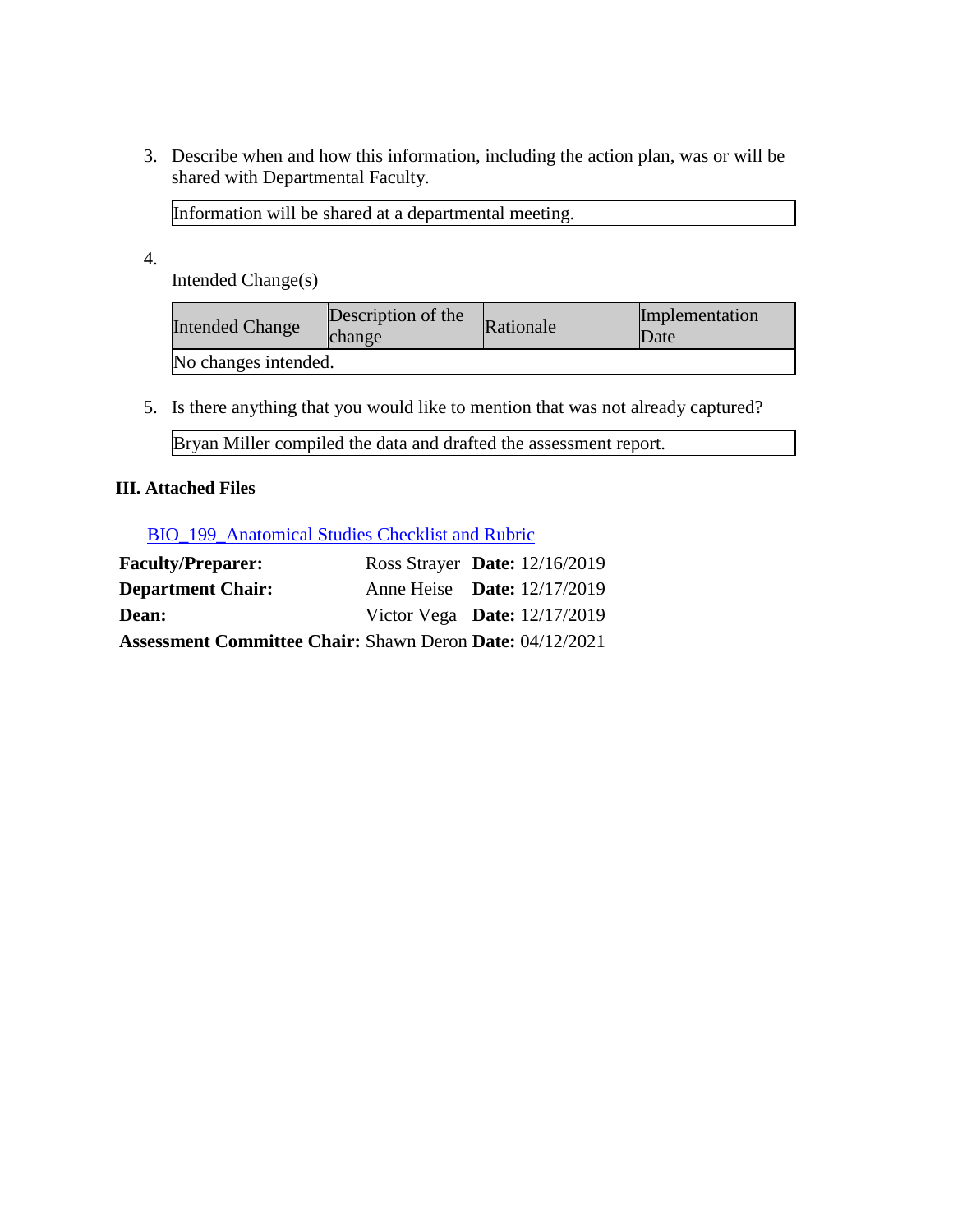**Course Assessment Report Washtenaw Community College**

| Discipline                                   | Course Number        | Title                                            |
|----------------------------------------------|----------------------|--------------------------------------------------|
| <b>Biology</b>                               | 199                  | BIO 199 04/29/2015-<br><b>Anatomical Studies</b> |
| Division                                     | Department           | <b>Faculty Preparer</b>                          |
| Math, Science and<br><b>Engineering Tech</b> | <b>Life Sciences</b> | Anne Heise                                       |
| Date of Last Filed Assessment Report         |                      |                                                  |

### **I. Assessment Results per Student Learning Outcome**

Outcome 1: Student will demonstrate prosection skills.

- Assessment Plan
	- o Assessment Tool: Skills checklist.
	- o Assessment Date: Winter 2013
	- o Course section(s)/other population: all students, all sections.
	- o Number students to be assessed: all
	- o How the assessment will be scored: departmentally-developed rubric
	- o Standard of success to be used for this assessment: 75% of students will score 75% or higher on checklist items.
	- o Who will score and analyze the data: departmental faculty will score and analyze data.
- 1. Indicate the Semester(s) and year(s) assessment data were collected for this report.

| Fall (indicate years below) below) | Winter (indicate years) | SP/SU (indicate years)<br>below) |
|------------------------------------|-------------------------|----------------------------------|
| 2014                               | 2015, 2014              |                                  |

2. Provide assessment sample size data in the table below.

| # of students enrolled | # of students assessed |
|------------------------|------------------------|
|                        |                        |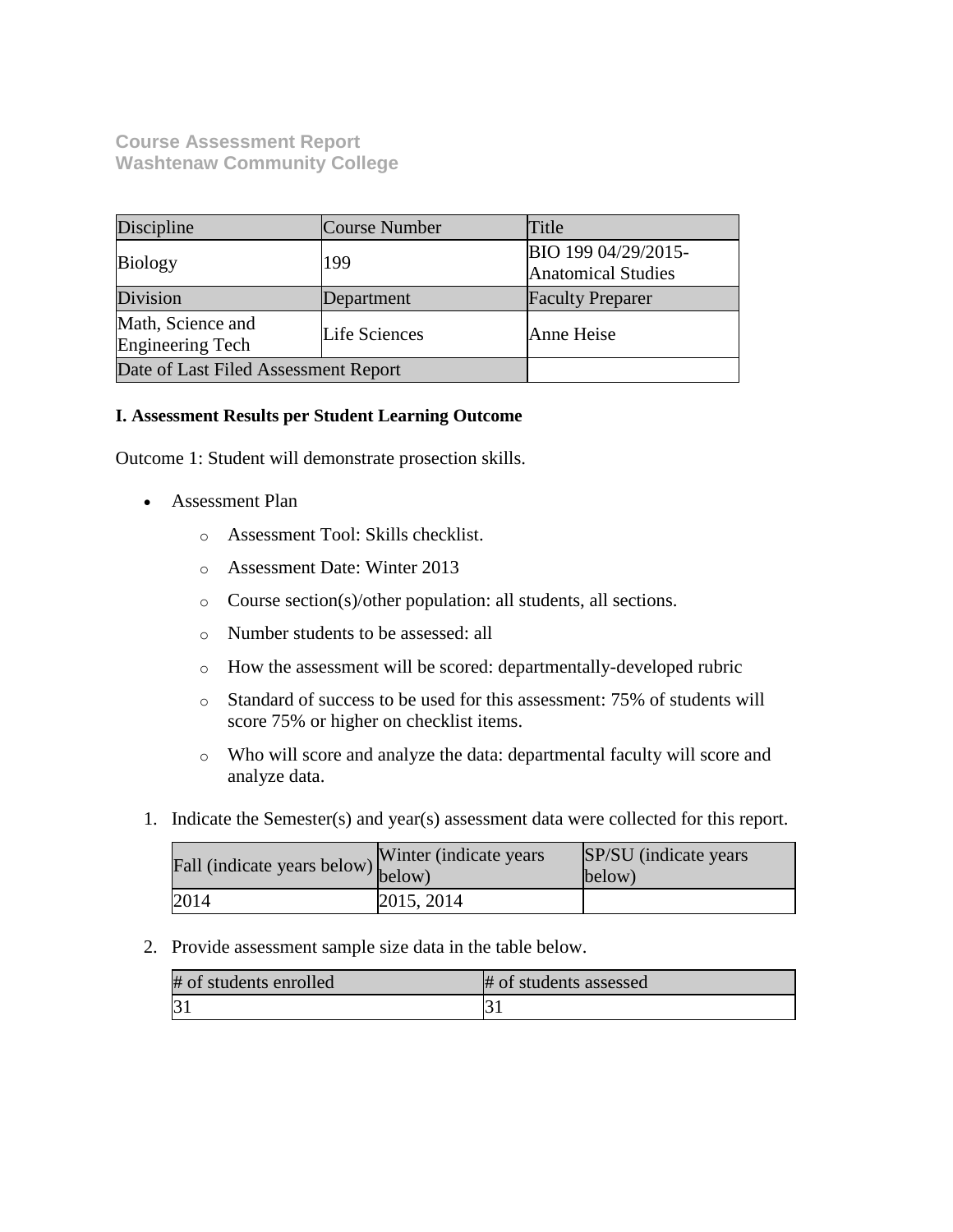3. If the number of students assessed differs from the number of students enrolled, please explain why all enrolled students were not assessed, e.g. absence, withdrawal, or did not complete activity.

All students were assessed.

4. Describe how students from all populations (day students on campus, DL, MM, evening, extension center sites, etc.) were included in the assessment based on your selection criteria.

Bio 199 is only offered at the WCC main campus. It is only offered during the day.

5. Describe the process used to assess this outcome. Include a brief description of this tool and how it was scored.

An extensive rubric (attached) was developed for Bio 199, with assessment done on a pass/no pass system.

6. Briefly describe assessment results based on data collected for this outcome and tool during the course assessment. Discuss the extent to which students achieved this learning outcome and indicate whether the standard of success was met for this outcome and tool.

Met Standard of Success: Yes

31/31 students received passing scores on all items on the rubric.

7. Based on your interpretation of the assessment results, describe the areas of strength in student achievement of this learning outcome.

Students are given permission to enroll in Bio 199 only if they have strong recommendations from their Anatomy & Physiology instructors. Thus, they are a strong and capable group. They work as a group to prepare cadavers for study in our anatomy classes. They succeed as a group. That said, probably some individuals are stronger in some aspects of prosection than others.

8. Based on your analysis of student performance, discuss the areas in which student achievement of this learning outcome could be improved. If student met standard of success, you may wish to identify your plans for continuous improvement.

The main thing is to keep finding excellent students to participate in Bio 199. A rubric was developed for use by A&P instructors to identify the best prospects for Bio 199. In addition, we might consider adding criteria such as their potential major or career plans.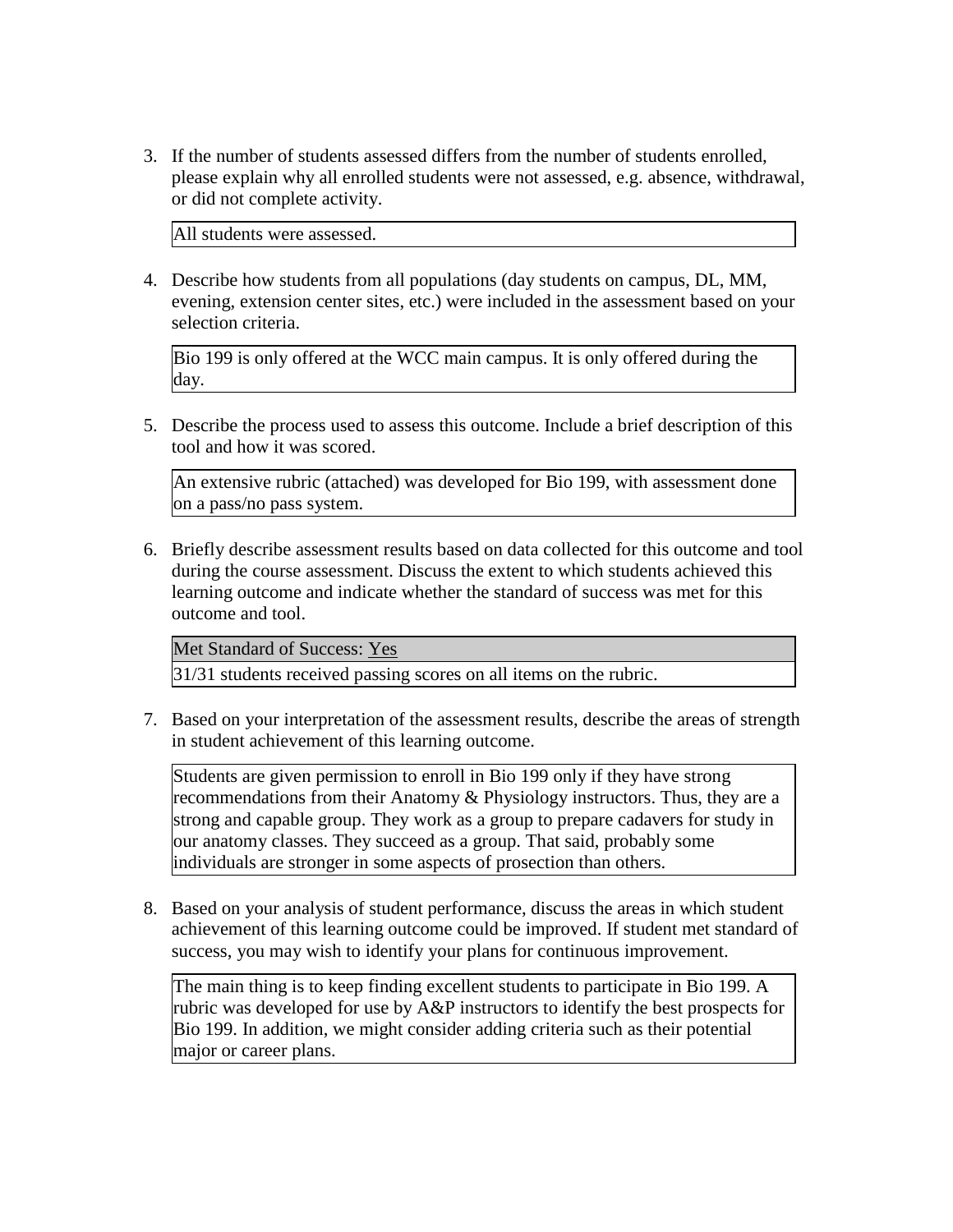### **II. Course Summary and Action Plans Based on Assessment Results**

1. Describe your overall impression of how this course is meeting the needs of students. Did the assessment process bring to light anything about student achievement of learning outcomes that surprised you?

Overall, the course is meeting the needs of the Bio 199 students as well as the needs of the Biology Department. As was pointed out earlier, Bio 199 is not only a wonderful experience for students, it is also a vital service to the department because the students in the class are preparing anatomical specimens for study by the students in Bio 111 and Bio 109.

2. Describe when and how this information, including the action plan, was or will be shared with Departmental Faculty.

The information will be shared at a department meeting in Fall 2015.

3.

Intended Change(s)

| <b>Intended Change</b>                     | Description of the<br>change                                                                                                                                                                     | Rationale                                                                                                                                                                                                                                                                                                                                                                                                                                                                                            | Implementation<br>Date |
|--------------------------------------------|--------------------------------------------------------------------------------------------------------------------------------------------------------------------------------------------------|------------------------------------------------------------------------------------------------------------------------------------------------------------------------------------------------------------------------------------------------------------------------------------------------------------------------------------------------------------------------------------------------------------------------------------------------------------------------------------------------------|------------------------|
| Other: Change from<br>letter grade to P/NP | We plan to change<br>the grading system<br>from a letter grade<br>to Pass/No Pass.<br>We also plan to<br>change the number<br>of credit hours from<br>1-3 credit hours to<br>just 1 credit hour. | Grading: Given the<br>overall very high<br>caliber of the Bio<br>199 students, it is a<br>waste of the<br>instructor's time to<br>split hairs and make<br>fine distinctions in<br>order to assign letter<br>grades. The primary<br>criterion for a Pass<br>vs No Pass is<br>attendance. We will<br>probably set the<br>standard for Pass at<br>about 40 hours out<br>of a total 45<br>attendance<br>hours/semester.<br>One credit vs<br>variable credit: The<br>only reason to give<br>more than one | 2015                   |